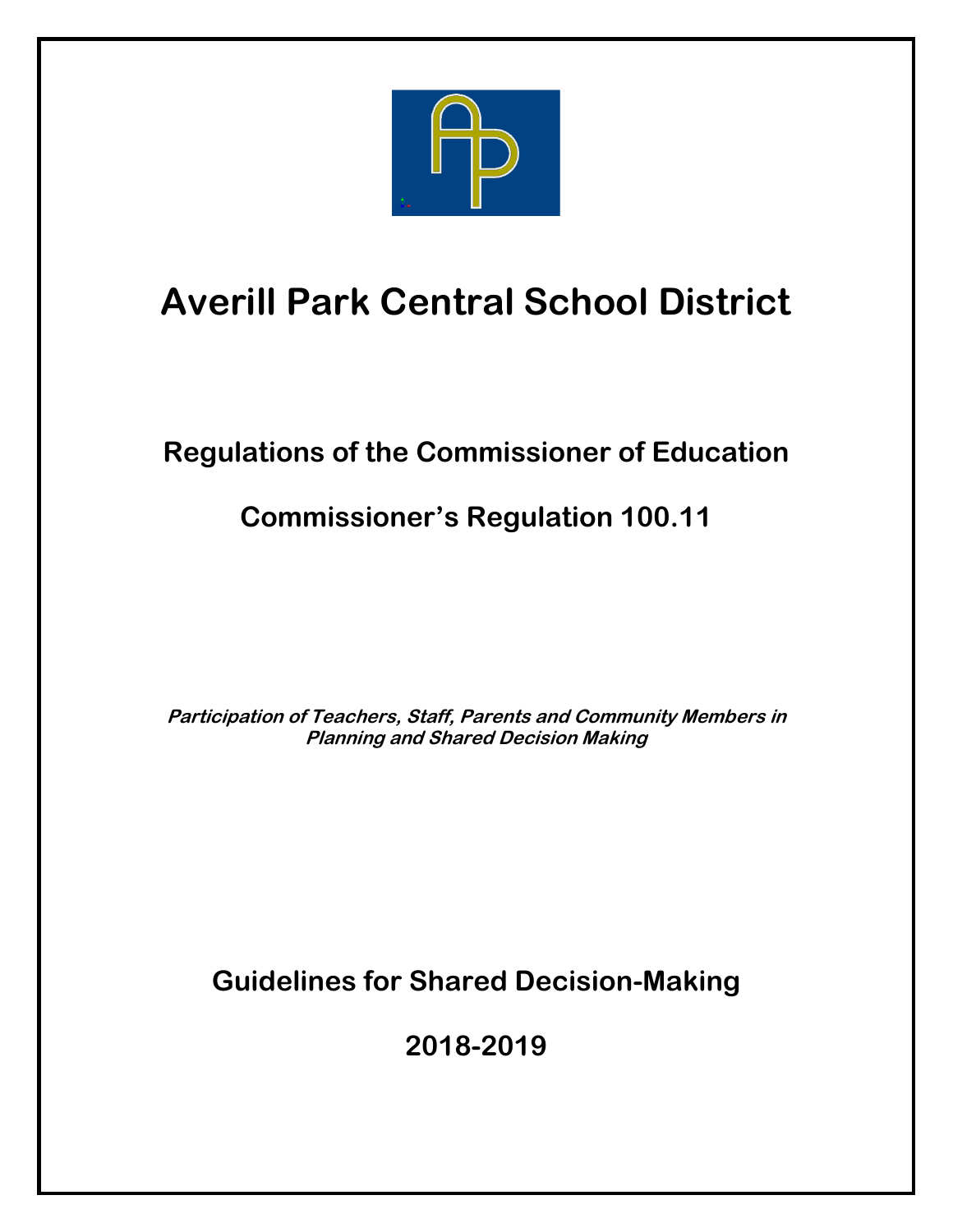### **Averill Park Central School District**

**"Meeting the needs of and providing opportunities for EVERY student EVERY day"**

### **Guidelines for Shared Decision-Making**

**In the Averill Park Central School District, the shared-decision making team is comprised of Administrators, Teachers, Parents, Support Staff, and Community Members. The district will call this team the Long Range Planning Committee. This committee will meet regularly over the course of the year at a mutually agreed upon time. The purpose of school-based planning and shared decision making shall be to improve the educational performance of all students in the Averill Park Central School District, regardless of such factors as socioeconomic status, race, sex, language background, disability, sexual orientation, or religion. This committee will accomplish their mission by analyzing how the facilities of the district can enhance the learning environment for faculty, staff and students. Shared decision making committees are advisory in nature and final recommendations will be made to the Board of Education.** 

**All meetings of the team will be open to the public. Agendas and minutes will be posted to the district website. Opportunities for public comment will be provided at each meeting.**

#### **I. ISSUES SUBJECT TO SHARED DECISION-MAKING**

- **A. Issues subject to cooperative planning and shared decision-making may include the following topics:**
	- **Reviewing standards for student learning and student outcomes**
	- **Establishing district level goals**
	- **Professional development opportunities**
	- **Establishing an effective communication program between the school and the home and the school and community**
	- **Budget development**
	- **Facilities planning**
	- **Student conduct and discipline**
	- **Health/safety issues**
	- **Crisis Intervention planning**
	- **Educational Programs and Curriculum**
- **B. The following represent non-negotiable issues and are generally not included in the authority of the school –based planning teams:**
	- **Negotiated contracts**
	- **Education law**
	- **Existing Board of Education policy**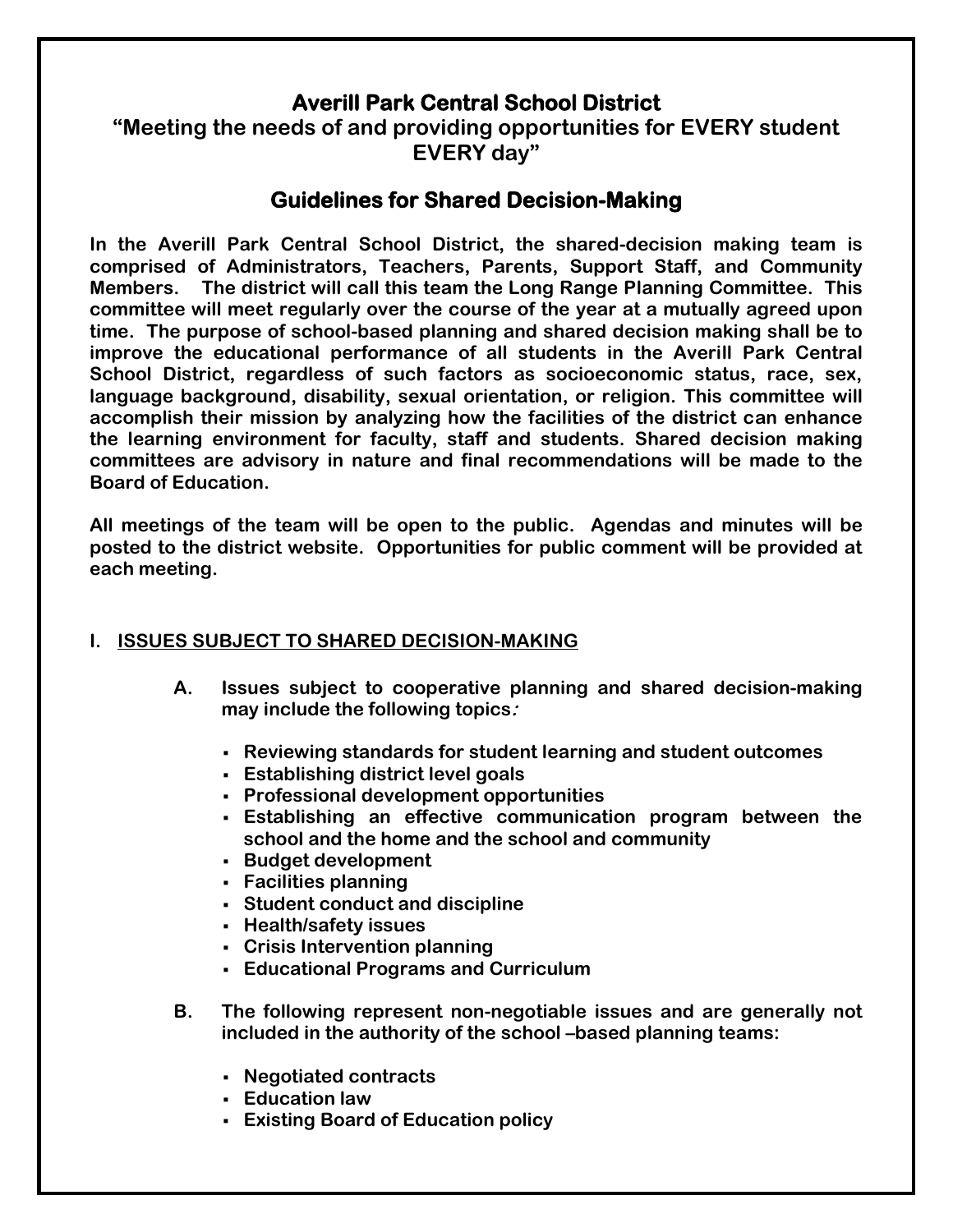#### **II. THE MANNER AND EXTENT OF EXPECTED INVOLVEMENT OF ALL PARTIES**

**The planning team shall be composed of volunteers that represent administrators, teachers, parents and the community to insure:**

- **Adequate and fair representation in consideration of the team's constituent groups**
- **The selection process of team members and team facilitators/chairpersons**
- **The number and frequency of meetings**
- **The process to be used for making decisions**
- **The manner and content of communication/feedback to and from stakeholder groups**

#### **III. MEANS AND STANDARDS BY WHICH ALL PARTIES SHALL EVALUATE IMPROVEMENTS IN STUDENT ACHIEVEMENT**

**The following data sources may assist the team in making decisions related to the comprehensive district-wide planning process.** 

- **Enrollment and student demographics**
- **Student academic performance**
- **Teachers, staff and resources**
- **Curriculum and programs**
- **Extracurricular activities**
- **Cost of operations and source of revenues**
- **-** Historical fiscal data
- **Comparisons to other districts**
- **-** Building conditions survey
- **Building visits and walk-throughs**

#### **IV. THE MEANS BY WHICH ALL PARTIES WILL BE HELD ACCOUNTABLE FOR THE DECISIONS WHICH THEY SHARE IN MAKING**

**The team will monitor and review the effect of its decisions on student achievement. Each team is responsible for communicating decisions made to the various constituencies represented.**

#### **V. THE PROCESS BY WHICH UNRESOLVED ISSUES WILL BE ADDRESSED AT THE LOCAL LEVEL**

**If a decision cannot be reached by consensus after two meetings the group will defer to the superintendent for a written decision.**